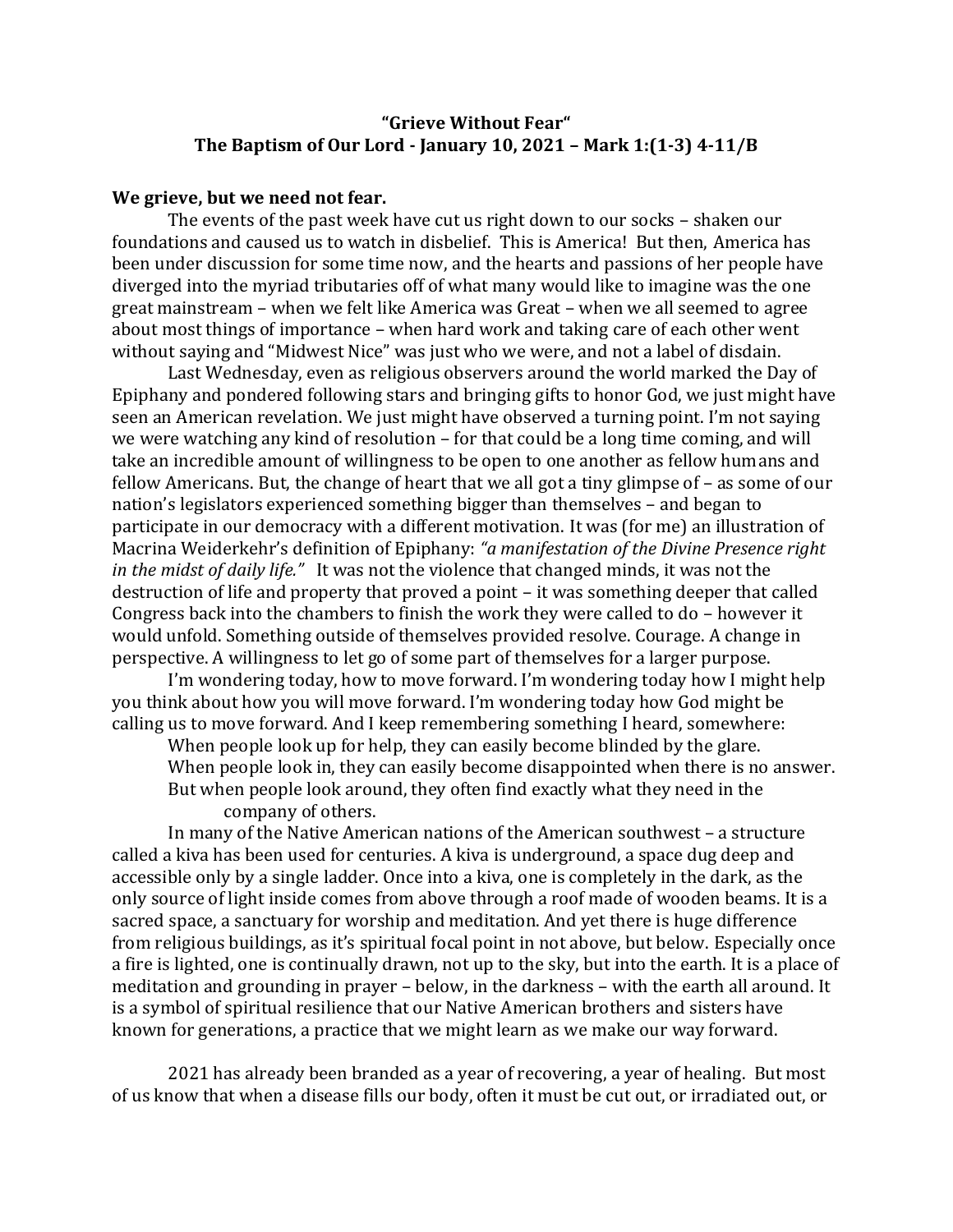eradicated in a way that brings us pain. At the same time, we also recognize that it is only after the pruning that the new life can begin.

This is a time of pruning. And some of the cuts have pierced our foundations, our life-choices, our ways of being in the world. The patchwork quilt of our personal choices and our "rules to live by" are being shaken out and re-examined. Sometimes the patches have worn out. Sometimes they are torn and unable to be mended. Sometimes they just need to be replaced so that the integrity of the quilt is improved. But no quilt likes the ripping of seams. No plant enjoys the cut of the pruning knife. No human embraces change when the change comes to them – because change is loss. And loss feels like death. And even though the very bedrock of our faith is rooted in Life. Death. New Life., we resist the pains that come with the seasons of our life and our faith. Not because we don't know they are necessary. But because as we grow and navigate and chose, we think we can control. Until something comes along that we cannot. A global pandemic. An insurrection. An economic upheaval. A terminal diagnosis. A career in ruin. A broken marriage. A wayward child.

In the television drama "This is Us," Randall, one of the main characters, suddenly discovers that his birth mother, who he believed had died at his birth, had actually lived until recently. When contacted with this news, he was reluctant to believe it to be true, as these facts cast doubt on the story his father had told him, and thus, on their relationship. Devastated, Randall seeks advice from his counselor as to whether or not to pursue the information: He says, "You are already in the journey, Randall. Why not be IN, in it?" We are already in this journey, folks. **Why not be IN, in it?** 

Earlier I described a kiva – an underground place in which to meet God. Even though we cannot go down that ladder physically, I think that even to imagine that experience would shift our spiritual focus in a whole new direction – for we are most certainly being called in these unprecedented times to see things differently – not seeking ways to escape from the world around us but in search of a way to *enter into it* as a point of new beginning. Just as God created "in the beginning...when the earth was a formless void and darkness covered the face of the deep." Just as we were born out of the darkness of our mother's womb; just as the wise ones left their country and followed a new star in the darkness of the heavens, we have always been intimately connected to the soil, the earth, the humous beneath our feet.

In not too many weeks we will take ashes to our foreheads with the words, "remember that you are dust, and into dust you will return." Yes, even when our days here are completed, our death ritual commends us to God, and commits our body to the elements with the words "ashes to ashes, dust to dust."

The life of faith is often difficult. If that has not been the case in your life, you are either extremely fortunate, or simply observing. Today, we are being called out, just as Jesus called his first four disciples out of being fishermen into a whole new world of following. Today, those who are committed to the Christ must learn to speak the language of Grace into every human life and every circumstance. The winds of change are demanding that we respond to John the Baptist's call for repentance with the foundational Christian commitment of lives lived for God and for others rather than for ourselves.

Jesus' ministry began when he came together with his crazy cousin John – the priest's kid who ran away to the desert to live the wilderness life – and whose commitment to the movement of the Holy Spirit began even before he was born. But for all of his wild